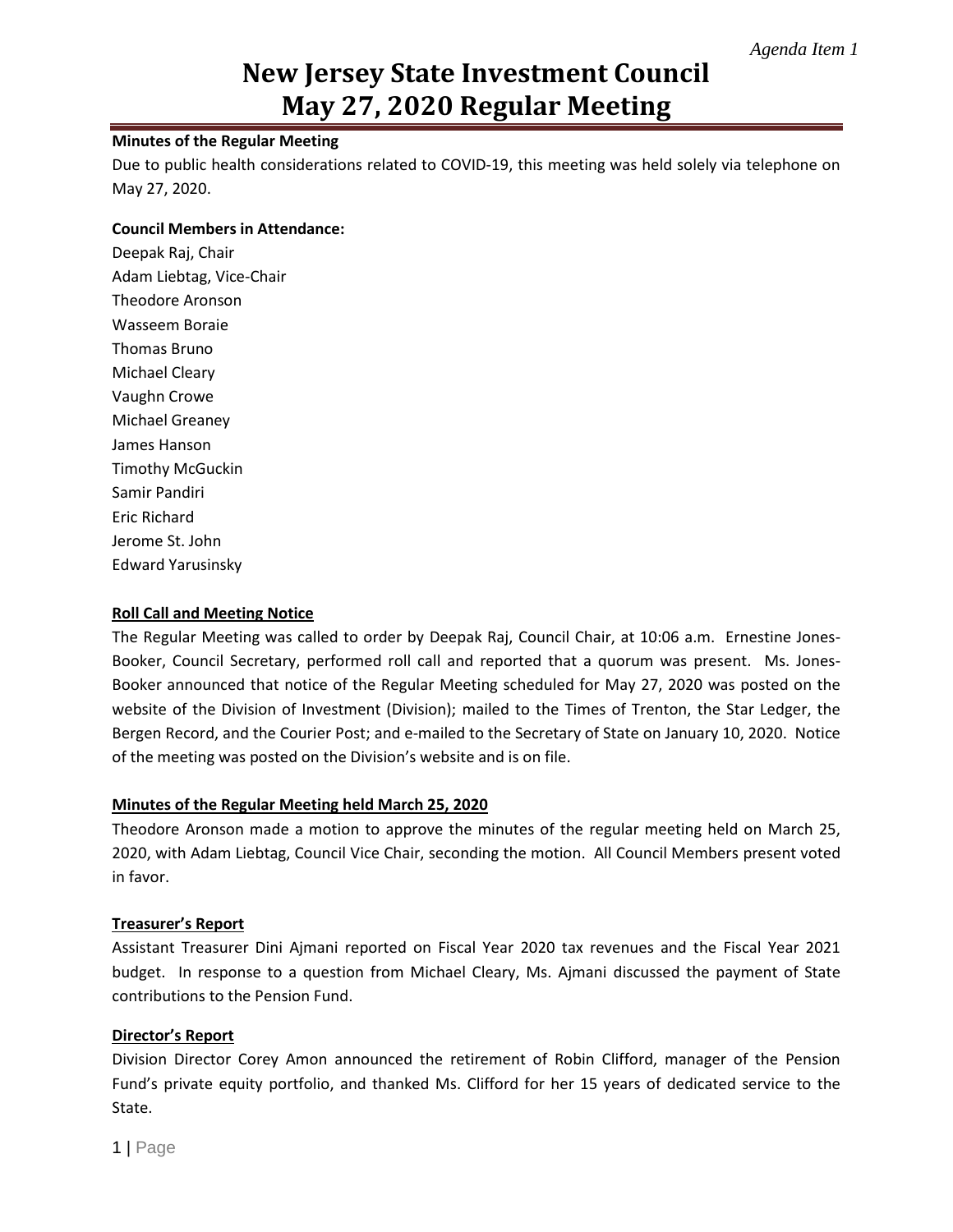# **New Jersey State Investment Council May 27, 2020 Regular Meeting**

Mr. Amon summarized the Director's Report, describing the performance of capital markets and the Pension Fund and discussing asset class allocations. In response to questions from Council members, Mr. Amon described the effect of the COVID-19 pandemic on private equity fees and spoke about the state of the investment grade fixed income market.

Jared Speicher and Kevin Higgins of the Division provided an update on the private credit and real assets portfolios, respectively.

## **Verbal Report of the Audit Committee**

Timothy McGuckin reported that the Audit Committee, comprised of Mr. Cleary, Michael Greaney, James Hanson, Mr. Liebtag and himself, met with the KPMG audit team to discuss the draft FY 2019 Division of Pension and Benefits financial statements and planning and timing for the FY 2020 audit on March 27 and May 15, respectively.. Mr. McGuckin noted that KPMG had no management letter comments related to the Division and issued an unmodified opinion on the financial statements for FY 2019. On behalf of the committee, Mr. McGuckin thanked Susan Sarnowski, Ainsley Reynolds, and the rest of the Division staff for all of their hard work accounting for the investments managed by the Division.

## **Adoption of Amendments to N.J.A.C. 17:16-69 (Common Pension Funds), 71 (Real Assets) and 90 (Private Equity)**

Ms. Sarnowski presented for adoption amendments to the Council's regulations that would (1) provide clarification that the five percent limitation on commitments or investments to any one partnership or investment shall be applied to the pension and annuity funds under the supervision of the Council, (2) increase the limitation on real estate investments from nine to ten percent of pension and annuity fund assets and (3) increase the limitation on private equity investments and private equity buyout investments from 12 to 15 percent of pension and annuity fund assets. Ms. Sarnowski noted that the proposed amendments were published in the New Jersey Register for public comment, and no comments were received. Thomas Bruno made a motion to adopt the attached resolution approving the amendments, which motion was seconded by Mr. Aronson. On a roll call vote, all members of the Council present voted in favor of the motion.

### **Investments**

### *Stellex Capital Partners II, L.P.*

Robin Clifford and Karl Schwing of the Division, along with Matt Coyne of Aksia TorreyCove, presented an investment of up to \$125 million in Stellex Capital Partners II, L.P, a private equity fund that pursues middle-market turnaround investments in the manufacturing and industrial sectors. Mr. Schwing summarized the fund manager's organizational structure and the fund's investment strategy and economic terms. In response to questions from Council members, Mr. Schwing discussed the background of the fund's management team and the timing of the fund's capital raising activities. Mr. Raj reported that the Council's Investment Policy Committee (IPC) reviewed the investment and recommended its presentation to the Council.